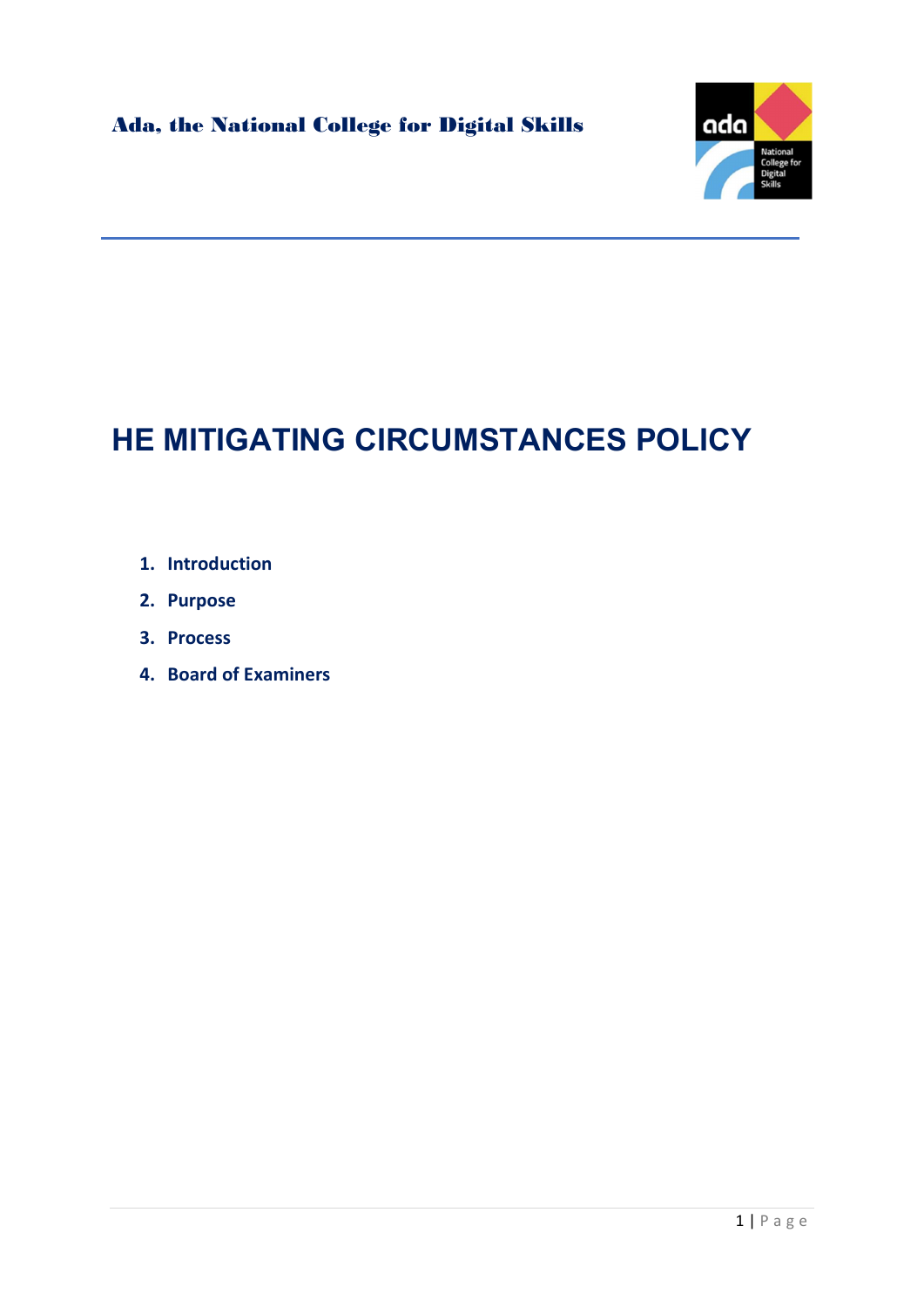## 1 Introduction

 Ada College ("Ada") recognises that students may suffer from a sudden illness, or other serious and unforeseen event or set of circumstances, which adversely affects their ability to complete an assessment, or the results they obtain for an assessment.

Mitigating Circumstances are situations or circumstances of a serious nature (i.e. not day-today minor illnesses or circumstances you could have easily avoided through prior planning). If you believe that they have adversely affected your ability to submit coursework on time or to submit it at all or to attend an exam, then you may wish to bring them to the attention of the examiners. The circumstances might include serious illness, bereavement or any personal issue that has affected you for a significant period of time during your studies and/or during the examination period and has had a recognisable effect on your studies and assessments. This policy is written in line with the Expectations and Core practices of the UK Quality Code for Higher Education (Quality Code), Quality Assurance Agency for Higher Education's (QAA) Quality Code Advice and Guidance for assessment, which are mandatory for higher education providers in all parts of the UK.

Assessment is a fundamental aspect of the student learning experience. Engagement in assessment activities and interaction with staff and peers enables learning, both as part of the task and through review of their performance. It is a vehicle for obtaining feedback. Ultimately, it determines whether each student has achieved their course's learning outcomes and allows the awarding body to ensure that appropriate standards are being applied rigorously. Deliberate, systematic quality assurance ensures that assessment processes, standards and any other criteria are applied consistently and equitably, with reliability, validity and fairness.

# 2 Purpose

Mitigating Circumstances requests can only be submitted for:

- I. A leave of absence
- II. Extensions to assessment deadlines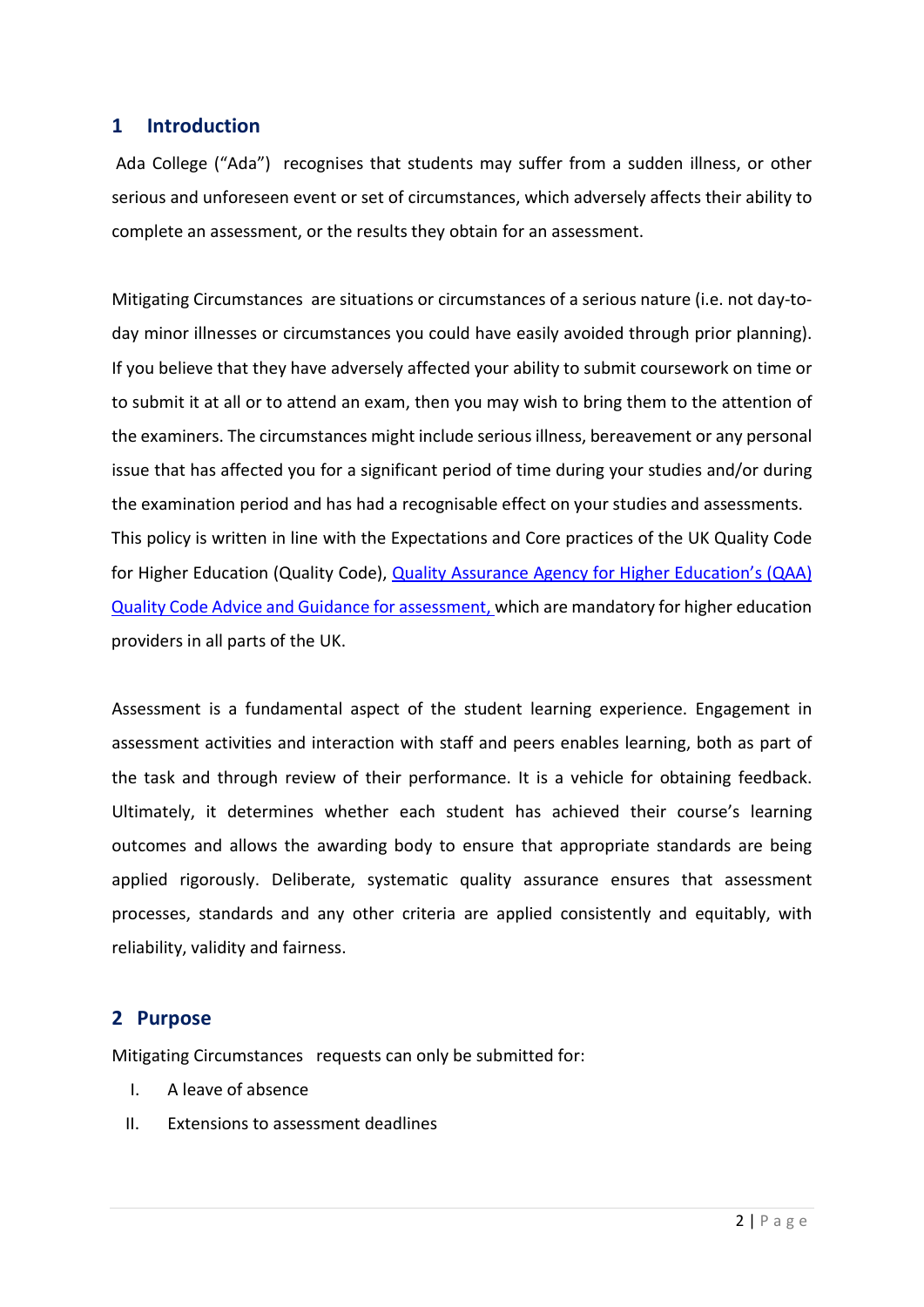Normally, mitigating circumstances requests cannot be submitted because you feel that your mitigating circumstances have affected the standard of work you have already submitted or your performance in an exam you have already sat.

### 2.1 A leave of Absence ( Break in Learning)

If you feel that you are entitled to a period of leave from study, e.g. for documented medical or personal reasons, this needs to be authorised in advance by the Apprenticeship Programme Manager. A leave of absence means you are not in attendance.

If, after speaking with your skills coach, you wish to request a leave of absence, you must submit your request in writing with documented evidence to the apprenticeship programme manager. The amount of leave you can request depends on your circumstances and programme of study and will follow the awarding body (the Open University) regulations. Depending on your personal circumstances, there may be alternative solutions to help you continue your studies without the need for a leave of absence. Your skills coach will be able to discuss alternative with you and refer you to appropriate colleagues to seek further help and support.

#### 2.2 Extensions to Assessment Deadlines

If you experience personal difficulties then you may be able to extend a coursework submission deadline, defer an assessment or claim mitigating/extenuating circumstances. This needs to be formally requested as an extension or as an application for mitigation.

Examples of what may constitute personal difficulties include, for example:

- If you are taken seriously ill just before or during an exam or submission deadline;
- If you are involved in an accident or serious incident that prevents you attending the College just before an exam or assignment deadline;
- If you experience a bereavement or family illness.

If you are applying for mitigation you will need to provide evidence to document and verify your personal difficulties. Depending on your particular circumstances, examples of evidence could include: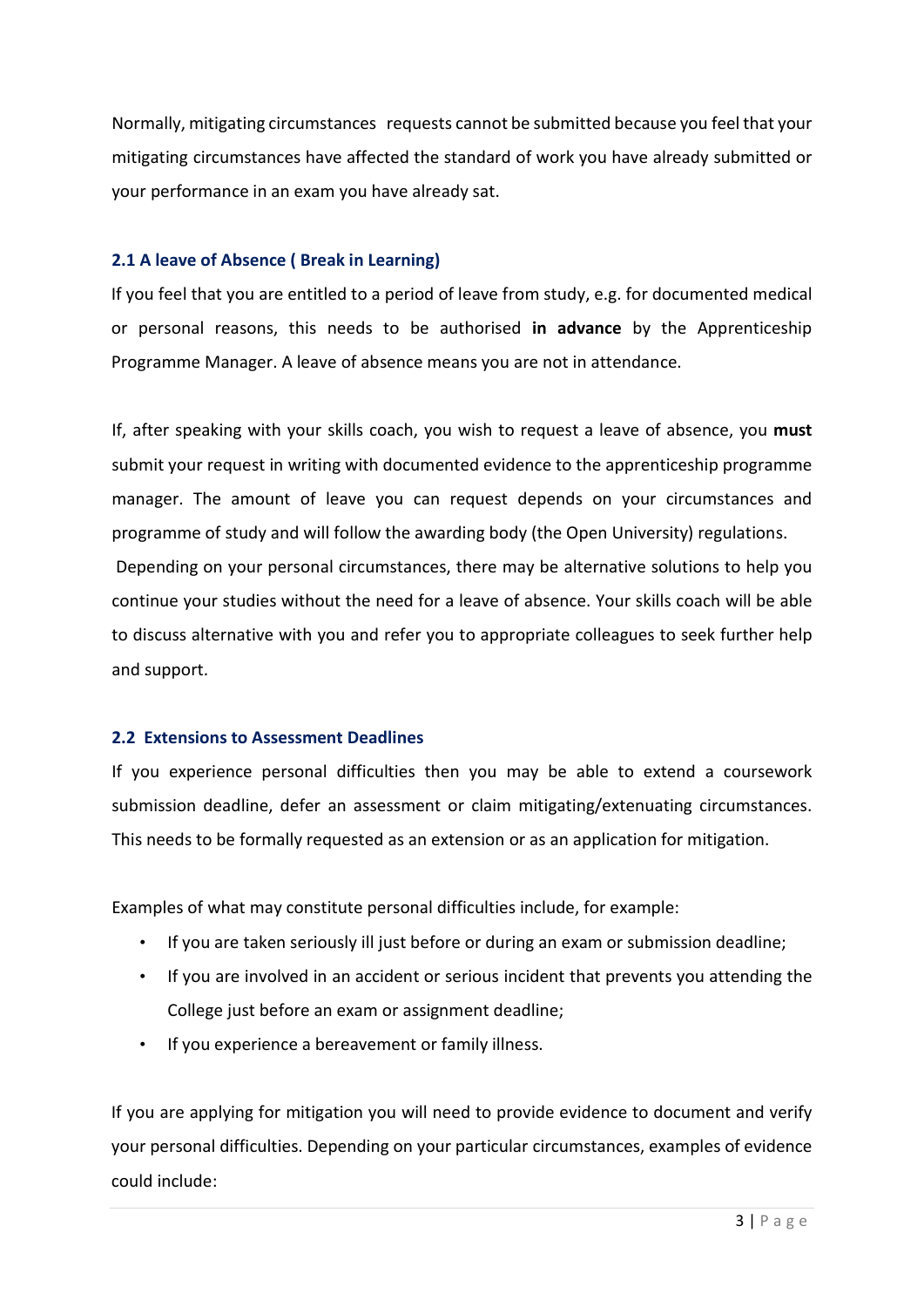- Death certificate;
- A medical certificate Post-dated medical certificates will not normally be accepted. If you are ill you are strongly urged to visit a doctor and request a medical certificate at the time of your illness, not after the event;
- Counsellor's letter;
- Police Crime Reference Number or other independent verification of an incident.

Not all of your personal difficulties are considered valid reasons to extend a coursework submission deadline, defer an assessment or claim mitigating circumstances. For example, if you:

- Sleep in and miss your exam/coursework submission;
- Turn up at the wrong time or venue for an exam/coursework submission;
- Miss a submission deadline because you didn't manage your study time properly;
- Have a cold or other minor illness;
- Have lost work on laptops, PCs and USB drives, etc.
- Have time management issues.
- Have workload issues at workplace

# 3 Procedures

#### 3.1 Assessment and Coursework Deadline Extensions

 Where illness or other verifiable cause will prevent you from meeting a deadline for completing an assessment/coursework you should contact your module leader, or skills coach at the earliest opportunity **before** the coursework deadline.

You must submit an on-line Extension request to the Head of Degree Programmes (HoDP). It is your responsibility to submit this form. The HoDP may, on receipt of the appropriate form, extend an assessment/coursework deadline up to a maximum of ten working days (Saturday and Sunday not included).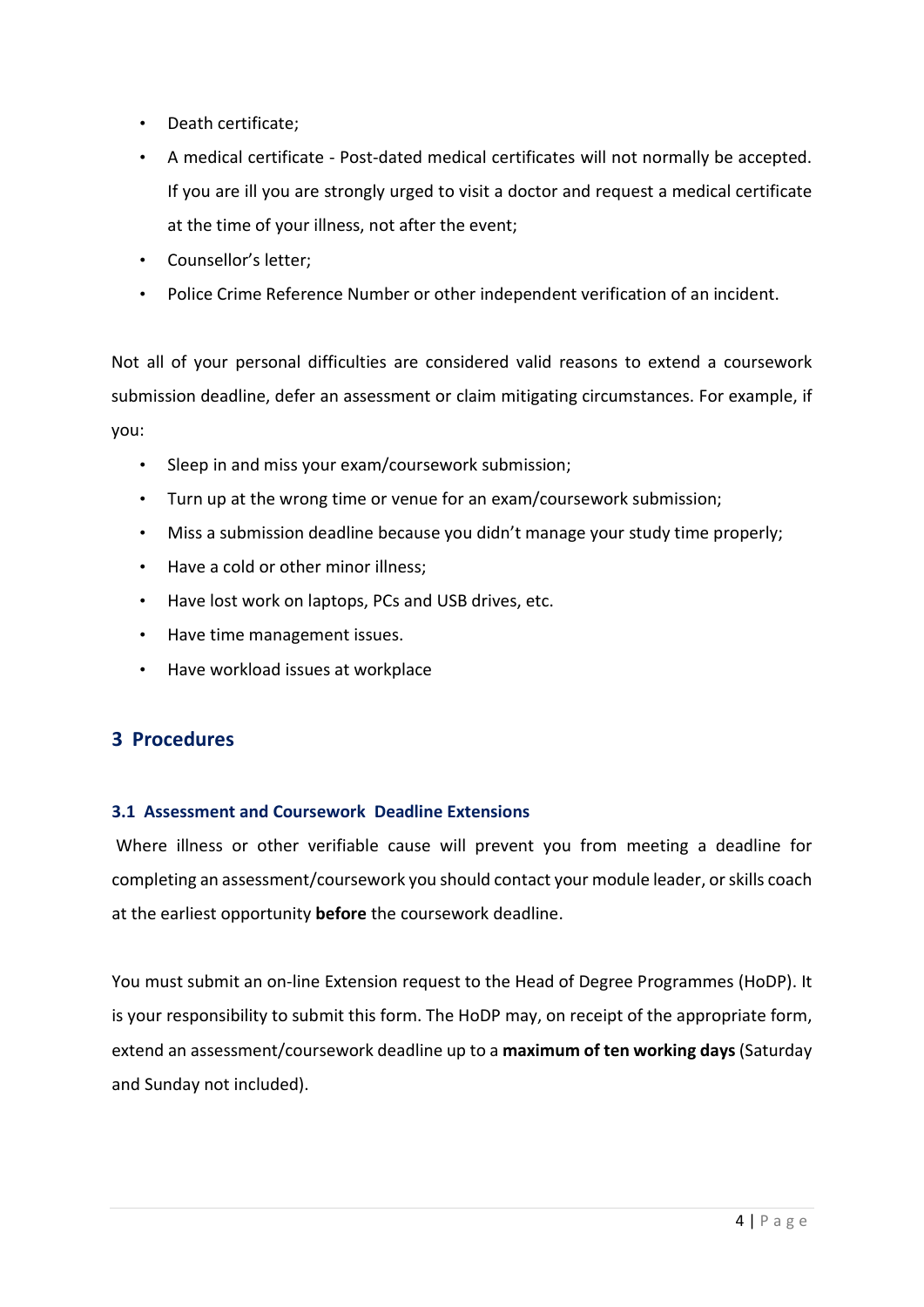The Extension request form is required as official proof that the extension has been granted. The approved request form should be submitted with the assessment/coursework by the extended submission deadline. If the extension is granted and the assessment/coursework submitted by the extended deadline, it will be marked accordingly with an uncapped grade.

Retrospective extensions will not usually be granted. In exceptional circumstances, as identified by the HoDP, on a case-by-case basis, your module leader may set an alternative assignment.

Please note that assessment submission deadlines are not automatically extended according to the number of days lost due to illness or personal circumstances. The length of any coursework extension is decided on by the module Leader based on how long it should take you to complete the coursework (irrespective how well you will perform in the assessment) and up to a maximum of five working days.

Assessment submission deadlines will NOT be extended if you are able to complete the assessment, but feel that your performance in the assessment will be affected. If you feel that illness or other verifiable cause will affect your performance in the assessment, then you must make an application for mitigating circumstances.

## 3.2 Mitigating Circumstances Application Procedure

If a student is aware that an extension of ten working days will not be sufficient for them to complete the work, they should not apply for an extension but should apply instead for consideration of Mitigating Circumstances.

 If work is submitted late without an authorised extension or mitigation in place, or after the extended deadline, the HE Policy on Late Submission of Assessments will apply.

You are strongly advised to discuss any application for mitigating circumstances with the HoDP before submitting it; this will help ensure that valid claims are accepted by the Mitigating Circumstances Panel. The panel comprises of : The Dean, The Head of Degree Programmes, and The Apprenticeship Programme Manager.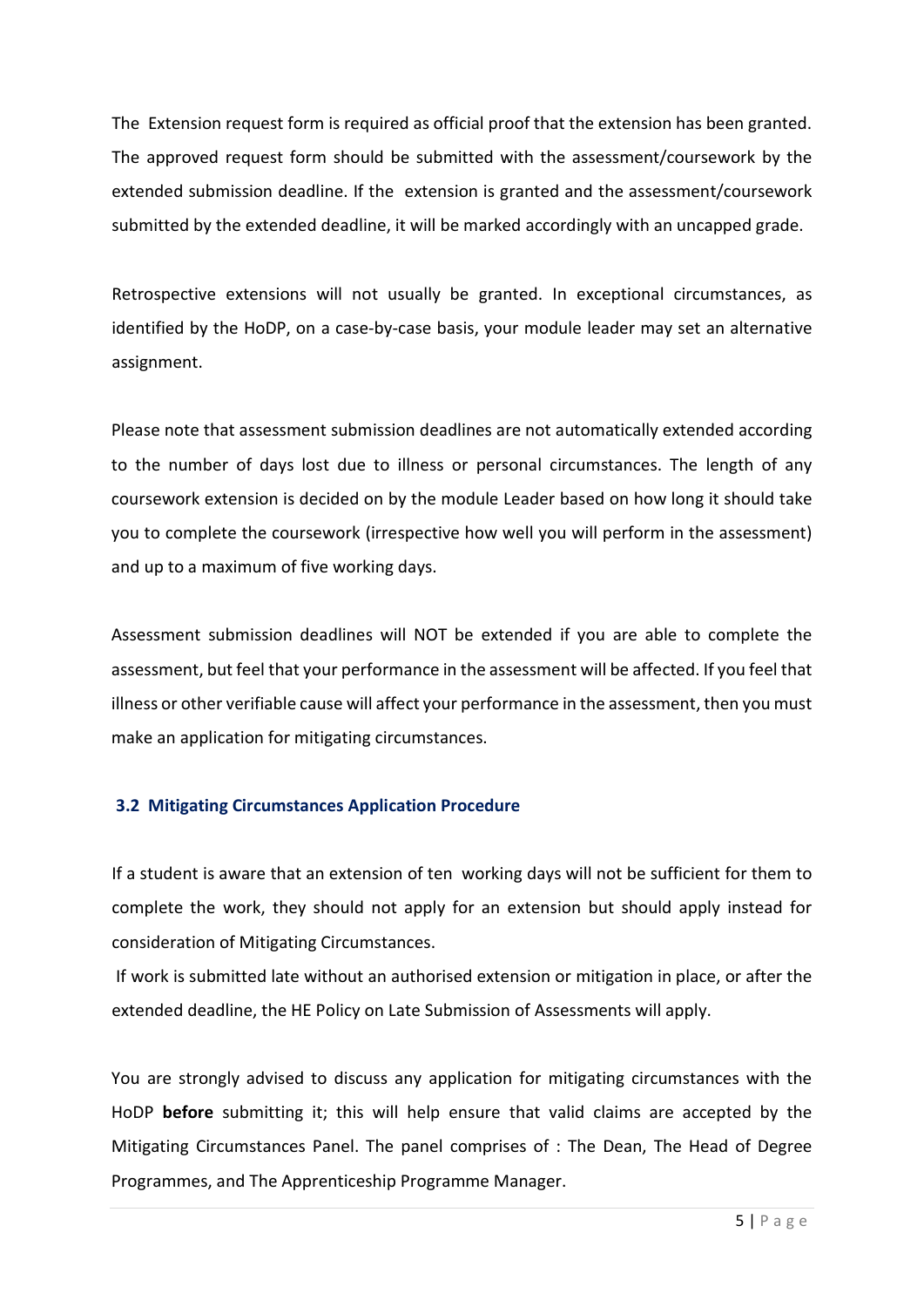The Panel will consider the mitigating circumstances application presented by the student. The decision of the panel will be reported to the Exam Board. Please note that a claim for mitigating circumstances cannot usually be considered for an assessment for which you have had the submission deadline extended.

In case of a valid mitigating circumstance application the assessment is deferred to the next appropriate opportunity, but only when a pass mark or grade for the module overall has NOT been achieved. Where the student achieves a pass mark or grade for the module, then the mark will stand and the consideration of the mitigating circumstances application is ended. Deferred assessments with an authorised mitigating circumstances request in place will not have marks capped.

Where the Mitigating Circumstances Panel do not accept that the student has experienced timely, severe, acute and unexpected circumstances, this ends consideration of the mitigating circumstances application.

Evidence submitted to the Exam Board of a student's personal mitigating circumstances will be regulated by the policies and procedures of the programme qualification awarding body, the Open University. Where the regulations of the programme qualification awarding body prescribe a stage 1 local submission to the College, the following procedure will apply:

- The student will submit a claim for personal mitigation to the college designated member of staff (normally the HoDP).
- The College designated person (normally the HoDP) will present the application for mitigation to the College HE Mitigating Circumstances Panel at its next available meeting.
- The HE Mitigating Circumstances Panel will consider the application for mitigation and make a recommendation to the relevant assessment board.